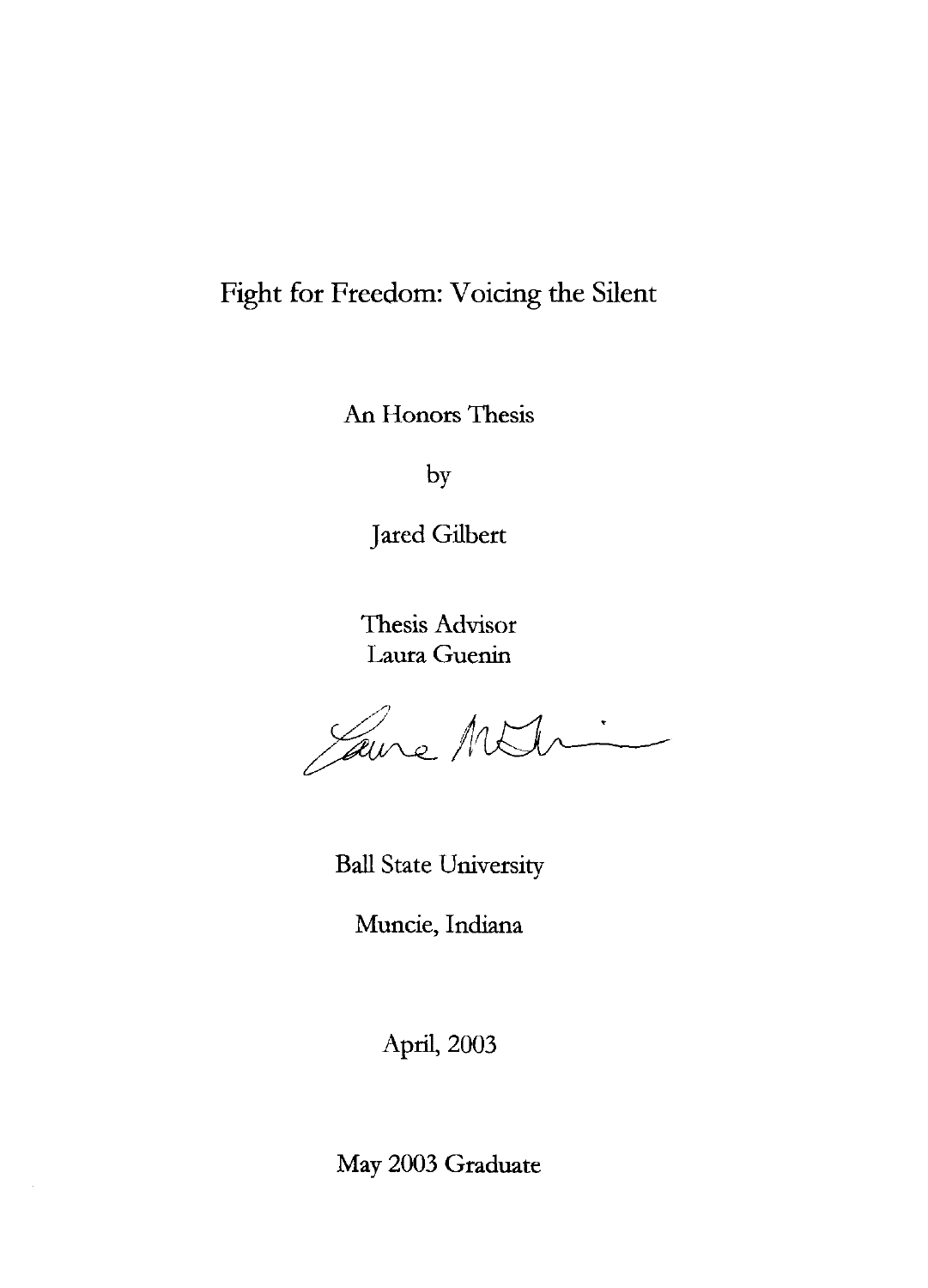

# **Abstract:**

The presentation of the show, "Fight for Freedom: Voicing the Silent," included the production of 12 drawings, 6 paintings, an artist statement, and gallery space. The show was a culmination of research, travel, writing, drawing, painting, and experimentation. Research included traveling to several exhibitions, searching the library and researching artists and styles. Extensive writing and journaling helped evolve the concept for the show to appeal to a broad audience at social, academic, and spiritual levels. Creating the artwork was an intentionally experimental process to find the best possible way to illustrate the ideas of the show. The final presentation created a new venue for art within low-income neighborhoods and provided an opportunity to expose the ideas of social justice through art.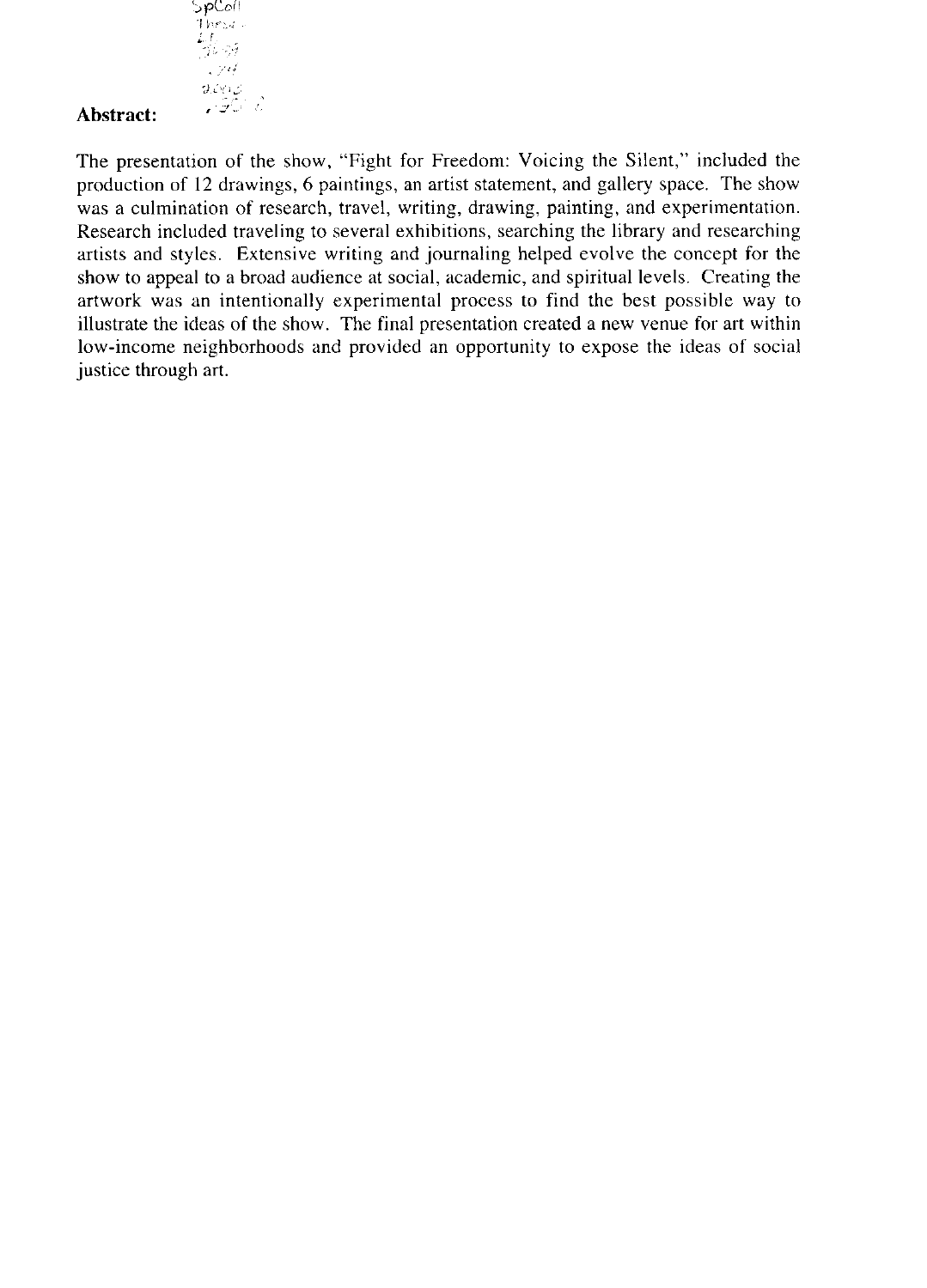#### **Fight For Freedom: Voicing the Silent**

Artist Statement

The theme of this show is social justice and spiritual implications. My interest in this theme has developed over a few years through a series of volunteer and work experiences. Working with the youth, the poor and looking outward to the world sparks an intense awareness of social injustices and the spiritual, political, financial, and even religious barriers that prevent freedom.

The layout of the pieces is strategic to the message of my show. The progression is intended to develop an understanding of the ideas leading to reconciliation. The opening piece, immediately to the left upon entering, is a spiritual picture of the glory of God glimpsed through lattice of a window. The painting is drawn from scripture in Song of Solomon describing a lover looking in through a window. The *Minority* series, a set of three, describe the city academically based on imagery by a  $19<sup>th</sup>$  century German philosopher who studies how cities and minorities within cities grow and become isolated. The dots represent different populations of people and geographic location. The next series of eight shifts focus to an intimate spiritual battle. vulnerability, represented by the nude figure, yet the woman is protected in the close space. The piece on the other wall, closest to the window, is a street level description of the plight of the poor in the city. This idea is contrasted by the worshiping figures in the background, in various stages of engagement. The next series is a macro view, looking at the city through different filters: spiritual, informational, aesthetic, and historical. The last painting, *Sobre La Mesa,* is given as a blueprint for reconciliation. It is based on an idea to encourage relationship and community.

It is a personal mission for me to bring art and worship to the poor. Socially marginalized people are concerned with things like food, clothing, and shelter, while art becomes an unnecessary luxury. Yet, many oppressed people have the need to express passions and desires. Many times this need is expressed through destructive means, but art can be a positive expression and even a healing and reconstructive expression. In addition. the location of my show is very important. The show is first and foremost for the community- the surrounding neighborhoodand is designed to facilitate an experience of "true" community by mixing several stratifications of the local community. By connecting factions of the city, I hope to spark discussion between and an awareness of people who may act different, look different, and smell different.

 $\,\,\mathrm{V}\,\mathrm{V}\,\mathrm{V}\,\mathrm{V}$ 

Jared A. Gilbert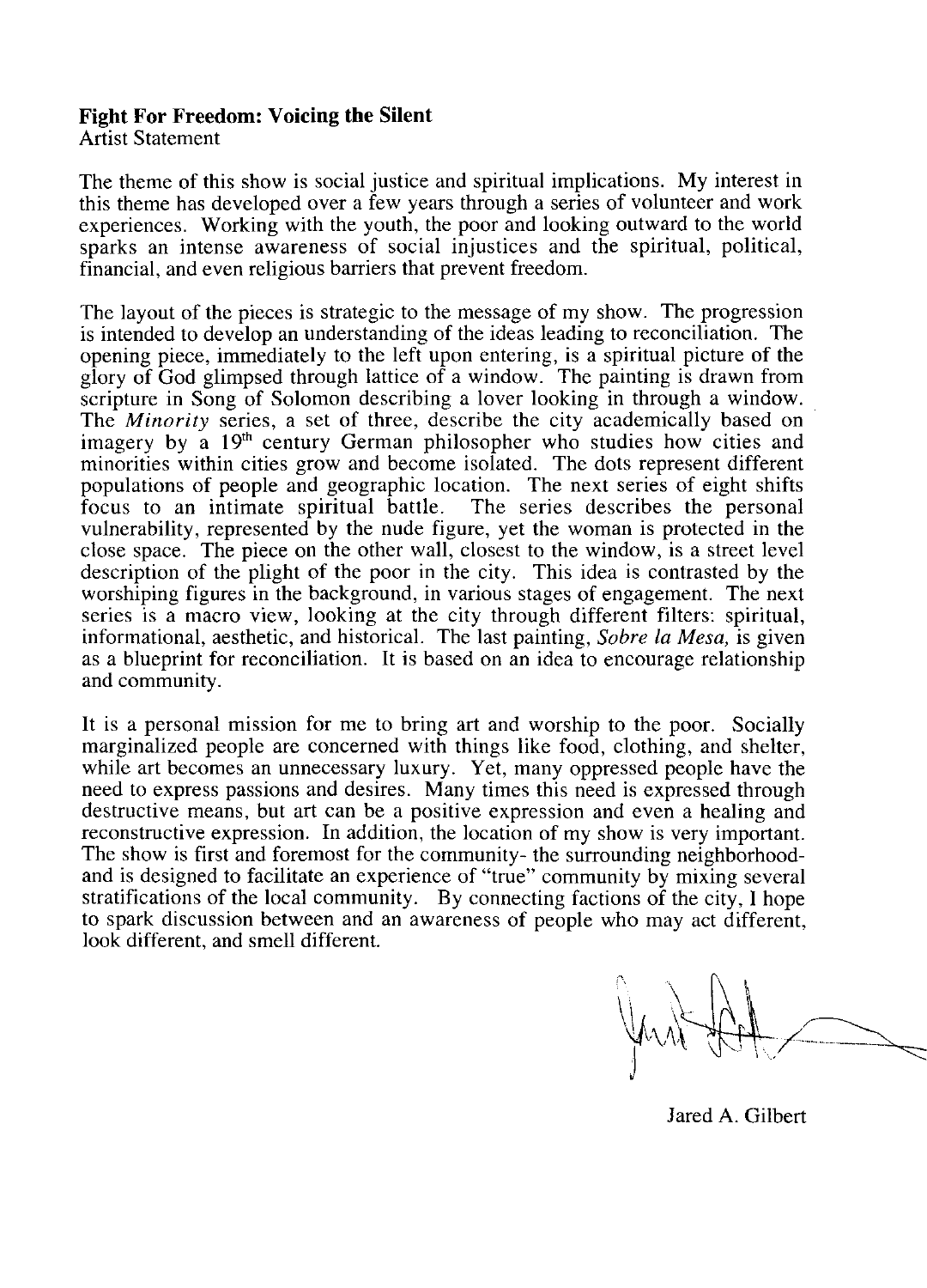Social Justice and Spiritual Implications

January 2003

The initial idea for the show was to highlight social problems through drawings. I had ambitions of creating ten drawings and four paintings. I would display these drawings at a local mission. The intended audience was a mix of community members, Ball State students, and people from the neighborhood. At the beginning, I approached the project with an attitude of political lobbyist. My goal was to create emotionally charged, nearly political pieces, demanding attention to the injustices of the social structure.

As I began work on the project, ideas came slowly. The first drawings created, were experiments with different layers and media. Many of the first drawings I abused with a variety of media, building a thick surface to find a balance of drawing and painting skills.

February 2003

A trip to Atlanta became a great jump-start to my ideas. "Paris," an exhibition of Parisian Impressionists at the High Museum of Art, highlighted artists who were most avant-garde in subject and style. Many of the artists were highly criticized, at the turn of the century, for portraying street life, the poor, and the seedy underworld of Paris. Rather than creating wall decorations for the rich, the new artists began producing work that showed the world as they saw it, without idealizing, embellishing, or editing. Surprisingly, these same artists were painting and drawing far less representational than their predecessors, even though they were representing a more representational world.

The first drawing I created that became a part of the show was a compilation of ideas I had sketched in Atlanta. I spent several days working the surface of the paper. I was intentional about portraying the dirt and wear of a city, particularly the aesthetic of the poor, neglected areas of urban fabric. To break up the space, I added lines, which could be interpreted as divisions, layers, or spatial elements of a landscape. The imagery of the piece comes from three separate sketching series. I developed a skyline of Atlanta from a series of sketches, to match the horizontal lines; I wanted to emphasize the vertical elements dwarfing the everyday life of a city. From a mission in downtown Atlanta, I sketched figures worshiping during a church service. These figures become illusive elements that appear and fade at different angles and lighting conditions. The final element, the cup, is a composite of academic sketches made in the studio. The overall composition is a derived from a photo taken of Manhattan from across the east river, shortly after the terrorist attacks of September II. **In** the foreground are barren overgrown lots. The middle ground is a cemetery, camouflaged by the skyline of Manhattan in the background. There are a number of figures among the gravestones, almost imperceptible. The light of the late afternoon homogenizes the colors,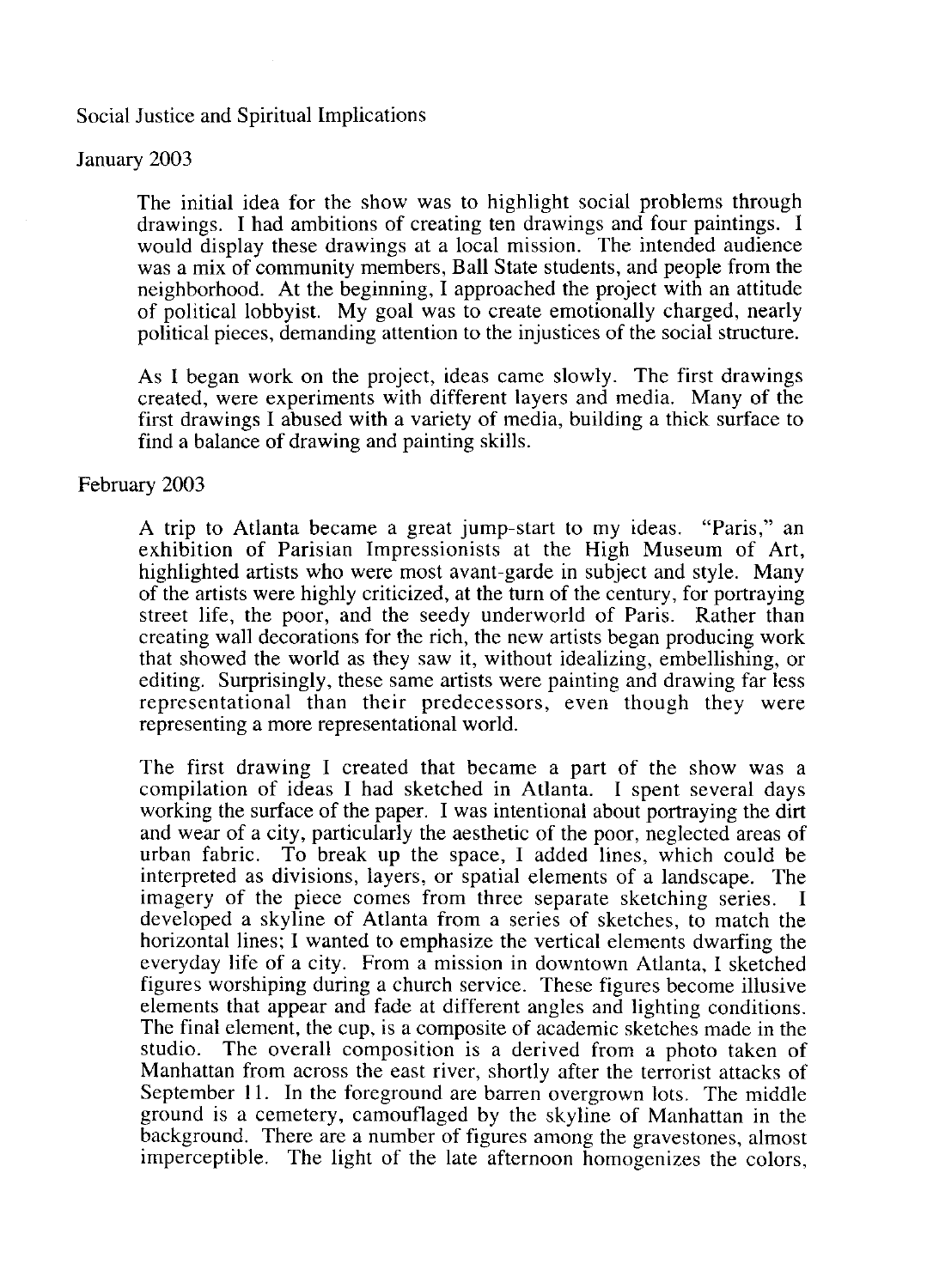blending the figures, grave stoves, and skyline into a seamless vista. The cup becomes a broken and bleeding vessel in the foreground. The figures and the sky line blend into each other. The images are strong and self descriptive, however, the most important elements are the layers worked into the surface and the nearly overwhelmed figures worshiping and expressing, even under such oppression. This piece was titled, "The Worshiping Poor."

Meanwhile, I began work on a large piece on canvas, incorporating drawing and painting. The piece did not end up as a part of my show; however, I was able to use the work to develop ideas and themes that played into the other pieces. The vision for this painting was a political poster. I began with dramatic imagery of good and evil separated by an impenetrable cloud between. The ideas were particularly influenced by prophetic images, both biblical and contemporary. I incorporated stark text and scrawled messages addressing social depression. More abstractly, I depicted a violent spiritual battle. The more I worked the canvas, the painting transformed to resemble a landscape, and a jumble of images. My personal style is to never erase, but to continue to build until the desired image appears, and so I slowly began to obliterate the images and applying glazes and washes. Quickly the painting took on a completely new appearance. The new washes and colors easily muted the strong color scheme and images beneath.

#### March 2003

Following a trip to Los Angeles, I began working very quickly. The trip had sparked new passion for social justice, after an extensive tour of the city through both affluent and slum neighborhoods, most of which existed within blocks of each other. I began working on a series based on the work of a German social philosopher, who used visual demonstrations using colored dots that represented the demographics of a city. The drawings began with cont-e on paper. Envisioning the layers and images in threedimensional space, I attempted to heighten the sense of space by rendering the under-drawing as columns and dividers. On top of these I added a variety of acrylic layers and mediums. The series consists of three pieces; the first explores layers of colors and depth. The second is a development of the images of the dots; this piece became the most reminiscent of pop art. The third piece was the most heavily layered. The paper became so saturated and loaded with medium, the natural texture of the acrylic caused an embossing effect.

A second series was created by collage and more experiments with washes. The collage pieces were scraps of discarded oil paintings on paper. The pieces were arranged to resemble city blocks and streets. The concept for the pieces is realized in the washes. The series looks at the city through conceptual filters, just as a spiritual filter, historical filter, etc. The first piece [ choose for the show was a look at the city through a spiritual filter. The colors are mostly monochromatic, representing the state of religion in the city, but the washes are murky and even chaotic. The second piece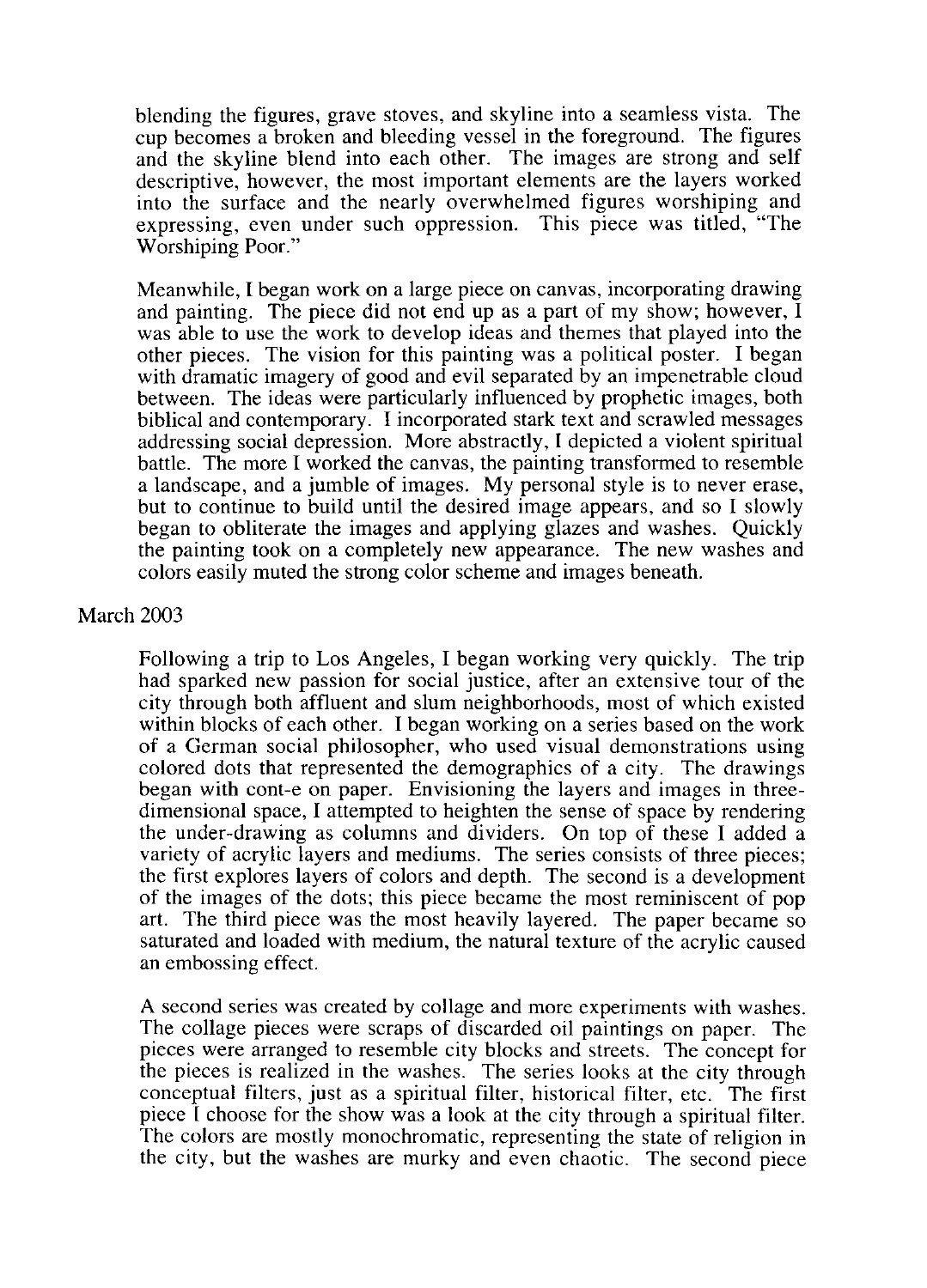represents the city through a filter of information. Besides dark and heavily pigmented washes, the surface is covered with scraps of phonebook pages and newspaper clippings. The third piece captures the aesthetic of a city. The washes emulate the dirt and wear of a city, as well as, a sense of decay and passing of time. The last piece used in the series, looked at the city through a filter of historical significance. The collage pieces were arranged to match an intersection in central Paris, France. The paper contains many layers, which were preserved to demonstrate the process.

Yet another series began with four ink figure drawings on paper. Each of the drawings,  $10x10$  inches, showed the same figure, in the same space, with different poses. The idea for the series came from  $14<sup>th</sup>$  century woodcarvings of St. Catherine. The wood series depicted the same woman in the same space working, praying, and meditating alone. The series of drawing I created depict a spiritual battle. Although the series first consisted of several drawings, I narrowed them down to four essential pieces. The works are titled: "Surrender, Commanding Angels, Rescue, and Waiting on the Wind." To compliment the four drawings, I created four oil paintings of the same size. These are abstract pieces that are intended to evoke a mood that is demonstrated by each drawing. The four oil paintings were used to experiment with oil glazing and the effects of different media on the paint. While I achieved the desired effects, the experiments led to several surprises that worked to my advantage.

### April 2003

Two paintings already in progress came together very quickly in the last few weeks. These two were intended to serve as an introduction piece and a concluding piece for the show. The introduction piece, inspired by Russian avant-garde, was created with repeated layers of color and glazes. As the surface built up, some areas were rubbed out, and others enhanced by more highlights; this technique created depth and texture. Four basic colors emerged from the initial under painting, achieved by blending shades of the primary colors and white. By slowing enhancing and highlighting various areas of color, the resulting colors emerged.

At this point, I began to piece together a narrative for my show with the arrangement of the works. The opening piece was titled, "Glory through a lattice." The title comes from a biblical reference in Song of Solomon when the lover down from the mountains to greet the Shulemite through the lattice of a window. Next came the "Minority" series, to emphasize a necessary assessment of the state of the city. Following, was the eight parts of the spiritual warfare series. These are an initial answer to the state of the city. The next piece was "The Worshiping Poor." Following spiritual battie, grassroots manifestations of a working community begin to emerge. Next came "The City" series. Once relationships of a real community begin the problems of society can be individually addressed by identifying and removing the traditions that darken our cities. The concluding painting of the show presented a plan of action. "Sobre la Mesa," which means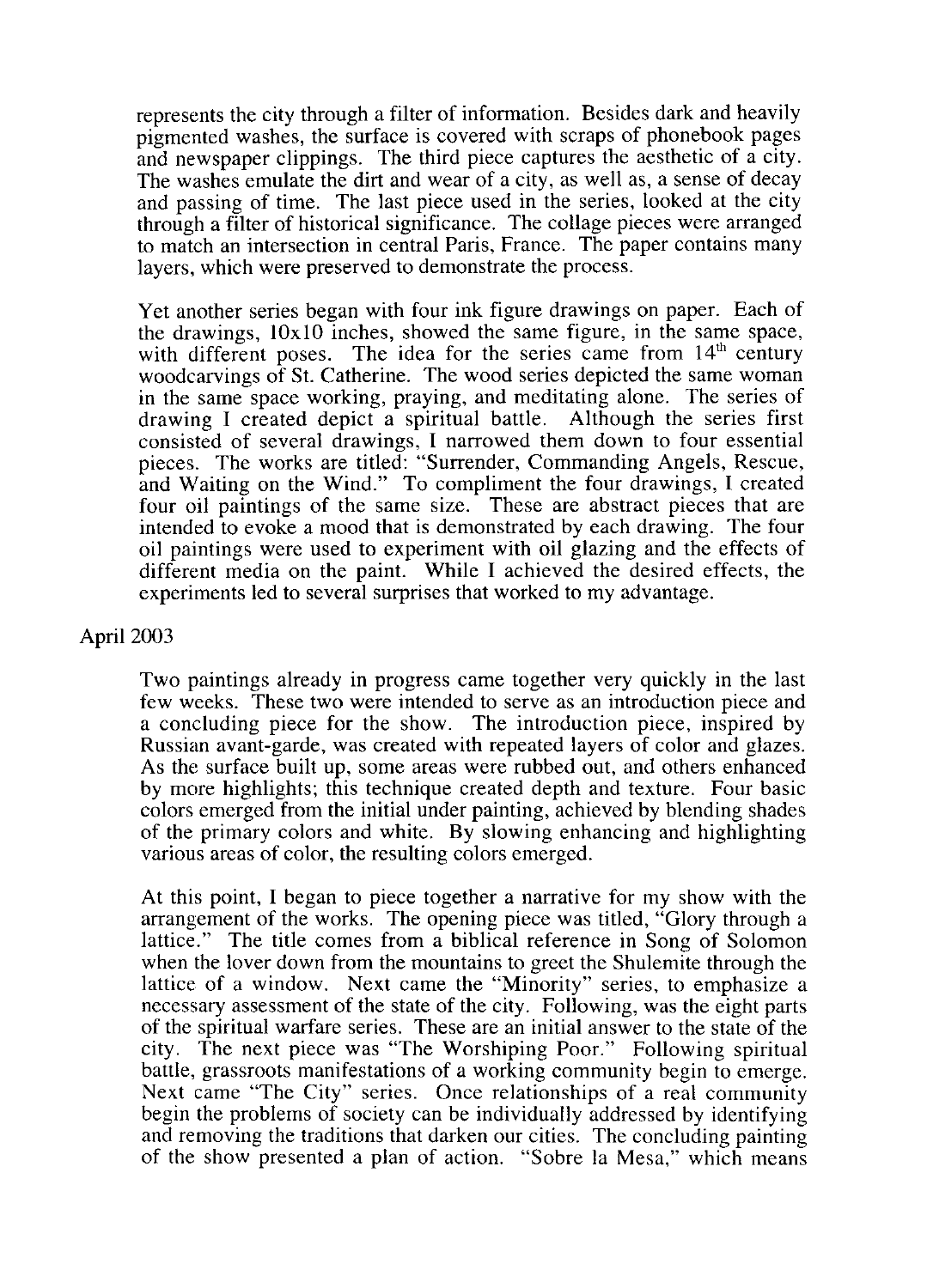across the table, continues the idea of a spiritual battle, fighting for relationships.

The last piece I finished was the concluding painting; this was once again influenced by Russian avant-garde. The painting incorporated a skewed grid system, interrupted by curved forms and dissecting lines. These lines serve to bound many different levels of three-dimensional space. The painting combined the colors used through out the show and with the grid tied together many of the design themes of the other works.

For the presentation of the show, I needed to transform a dark warehouse space to suitably display art. A stack of surplus OSB served to cover the brightly painted walls and provided a surface to display without marring the original walls. Due to the glossy glazes on the oil paintings, I rigged up shop halogen lights that reflected from the ceiling to provide indirect lighting that complimented the art.

The show finally opened successfully. I achieved my objectives of introducing art into the neighborhood, while encouraging Ball State and other outsiders to mix with the people of the immediate neighborhood. Another aspect of the show was to introduce my personal passion for the arts and the poor.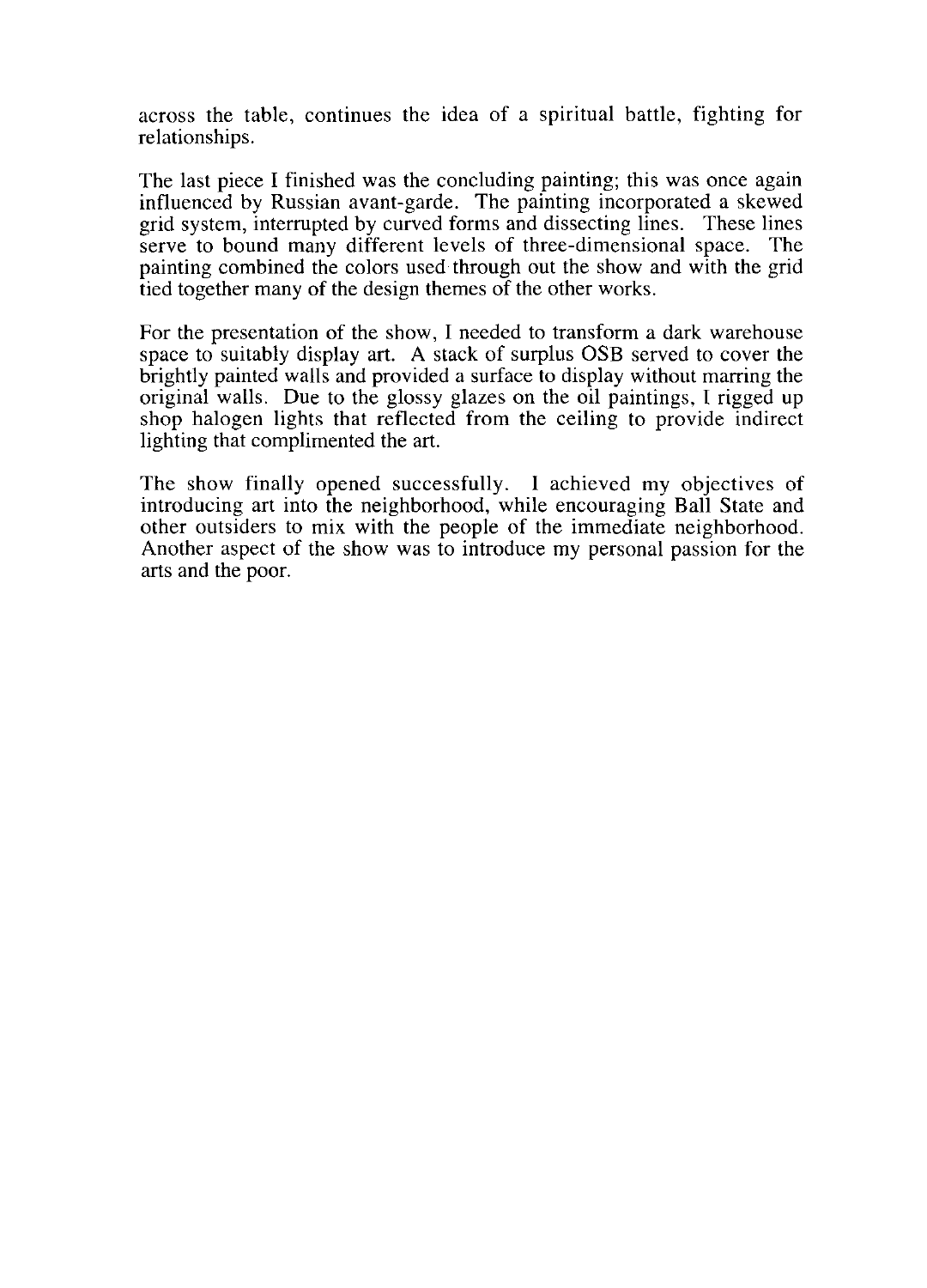